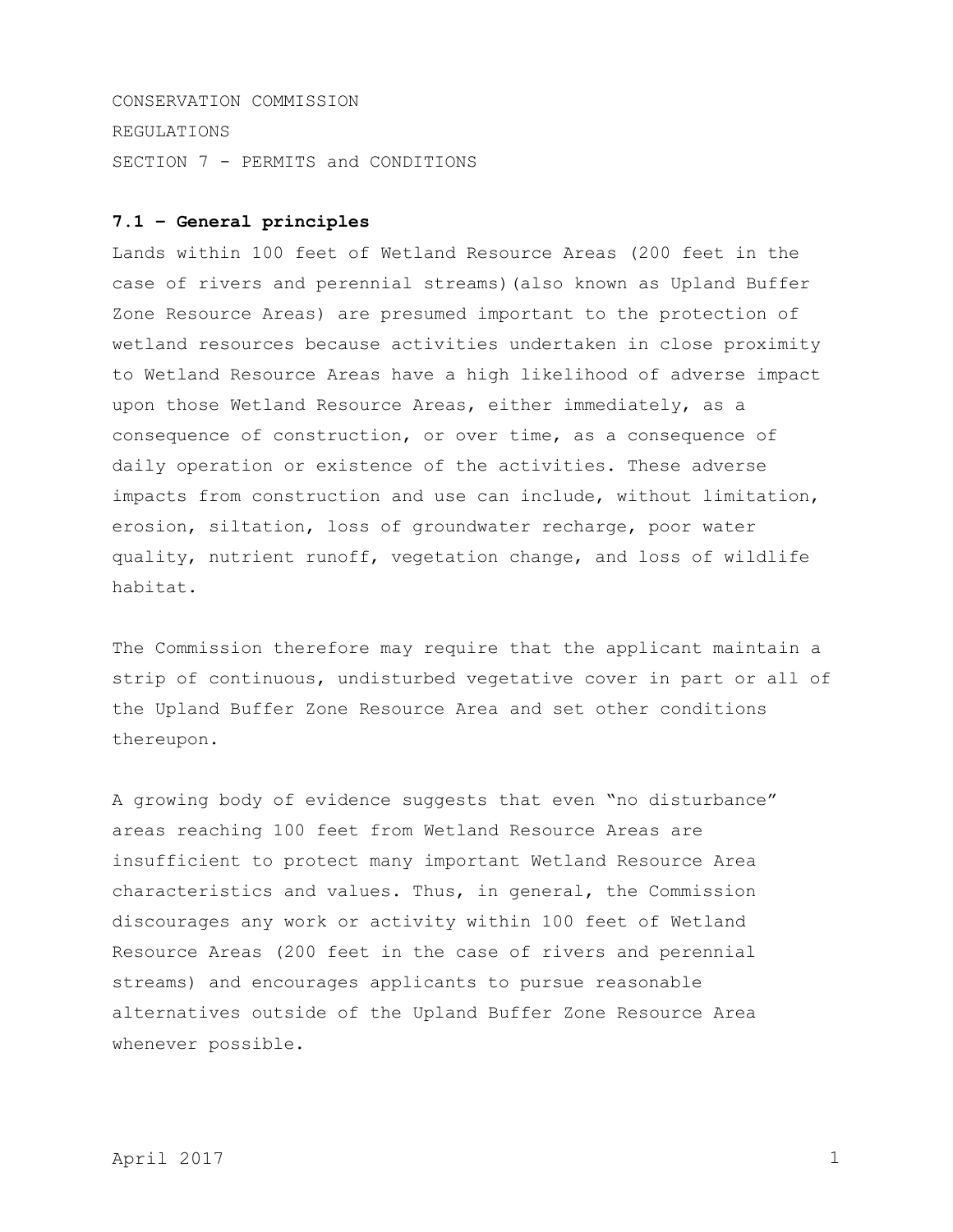In the case of a new lot (or lots), created through the Subdivision, ANR or other process, reasonable alternatives include reconfiguring or reducing the number of lots so that no permanent structures will be built in any Upland Buffer Zone Resource Area or Wetland Resource Area on any lot.

In other words, the Commission will not permit permanent structures within 100 feet of a Wetland Resource Area or within 200 feet of a river or perennial stream in the case of new lots created after March 29, 2003.

The term "structure" in these Regulations shall include anything built or constructed, such as, but not limited to, a building, bridge, sports court, or paved or unpaved road.

**7.2 – Requirement of continuous naturally vegetated buffer strip**

If work within the Upland Buffer Zone Resource Area is approved by the Commission, the Commission may require that the applicant maintain a continuous naturally vegetated buffer strip within the Upland Buffer Zone Resource Area with the aim of minimizing adverse impact to the Wetland Resource Area. This naturally vegetated buffer strip will be a minimum of 50 feet in width (100 feet in the case of rivers and perennial streams). Depending on the particular characteristics of the site, the Commission may require more than 50 feet (100 feet in the case of rivers and perennial streams) of naturally vegetated buffer. These characteristics include slope, soil characteristics, type of vegetation, surface hydrology, the relative size of the wetland, buffer and surrounding watershed, and the position of the wetland within the watershed, and whether the wetland is an Outstanding Resource Water pursuant to 314 CMR 4.06.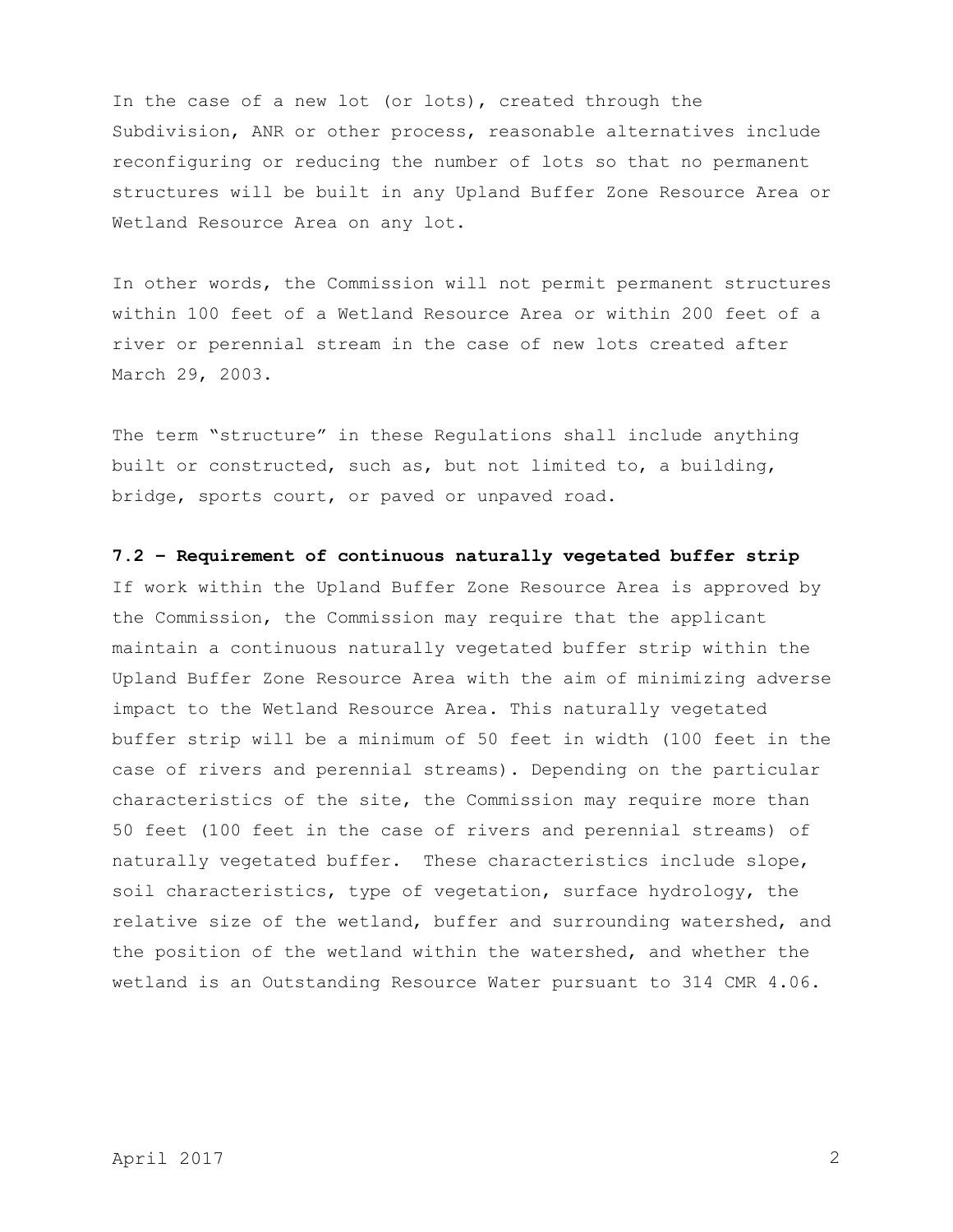If the total amount of new impervious and semi-pervious surface area created by a project within the Upland Buffer Zone Resource Area is greater than 400 square feet or is closer than 70 feet from the Wetland Resource Area (or 120 feet in the case of rivers or perennial streams), the Commission will require the applicant to provide clear and convincing evidence that the project will not have significant adverse impact on any adjoining Wetland Resource Area.

Activities prohibited in the naturally vegetated buffer strip shall include construction of buildings, sheds, garages or other accessory structures, swimming pools, tennis courts, septic systems, installation of lawn, removal of trees or shrubs, placement of wood chips or bark mulch, dumping of leaves or lawn refuse, grading, removal of naturally occurring leaf litter and debris, and other landscaping activities which interfere with the naturally occurring vegetation of the area. With respect to septic systems, a permit from the Board of Health will not necessarily preclude the Commission from denying a permit for a septic system in order to preserve a naturally vegetated buffer strip.

Removal of exotic invasive species and/or planting of native species of vegetation in the naturally vegetated buffer strip may be permitted with the prior approval of the Commission. This permission shall be requested and granted in writing.

Footpaths through the naturally vegetated buffer strip may be permitted as long as they are no wider than 3 feet, minimize disturbance to the natural vegetative cover, are not covered with asphalt, gravel, wood chips, or other material, and do not encroach upon Wetland Resource Areas.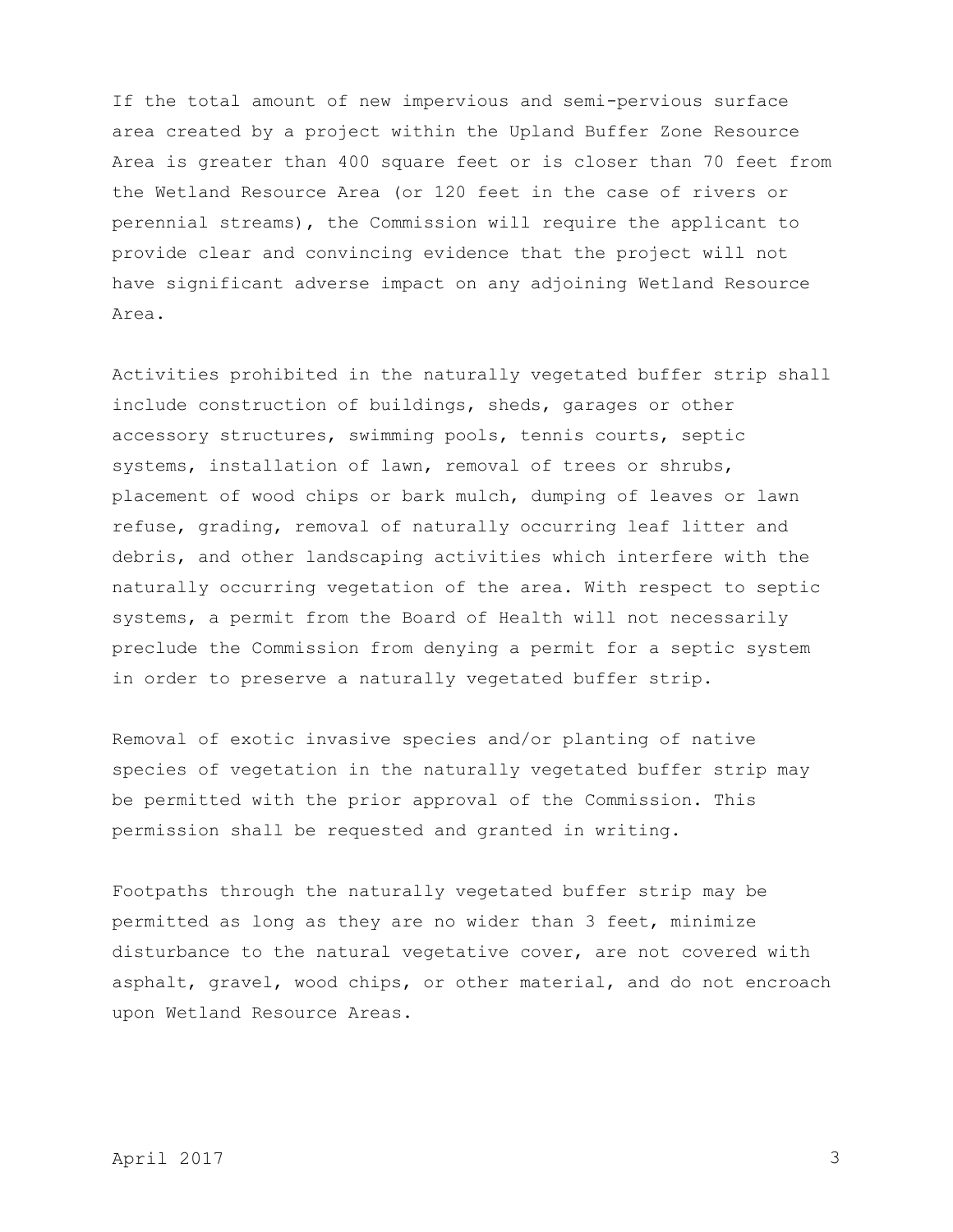#### **7.3 – Previously altered Upland Buffer Zone Resource Areas**

In the case of lots where the Upland Buffer Zone Resource Areas has previously been altered, the Commission may require mitigation in the form of plantings to enhance an existing vegetated buffer or to create additional vegetated buffer before allowing any further alteration in any part of the Upland Buffer Zone Resource Area.

## **7.4 – Temporary disturbance**

The Commission may permit temporary disturbance in a naturally vegetated buffer strip in cases where the applicant has proven to the Commission's satisfaction that no harm is likely to result to the Upland Buffer Zone Resource Areas as a result of the temporary disturbance. Once the activity is completed, the area will be allowed to return to natural vegetation and function. The Commission will establish specific time frames and conditions for allowing temporary disturbances, and will set criteria for assessing the successful return of the naturally vegetated buffer strip to natural functions. Any subsequent disturbance or activity will require a new application.

## **7.5 - Information**

Depending upon the scope of the project, the Commission may require that the applicant provide adequate information regarding the following so as to enable the Commission to evaluate whether any form of permanent or temporary disturbance is appropriate:

- 1) Values and functions of the Wetland Resource Area or Upland Buffer Zone Resource Areas.
- 2) Pre-project characteristics of the site, i.e. slope, soil type, vegetation cover, etc.
- 3) Wildlife habitat and rare species present on the site. Wildlife habitat serves a variety of functions in support of wildlife. Food, water, breeding space, shelter, security, movement and migration space, and connections to other habitat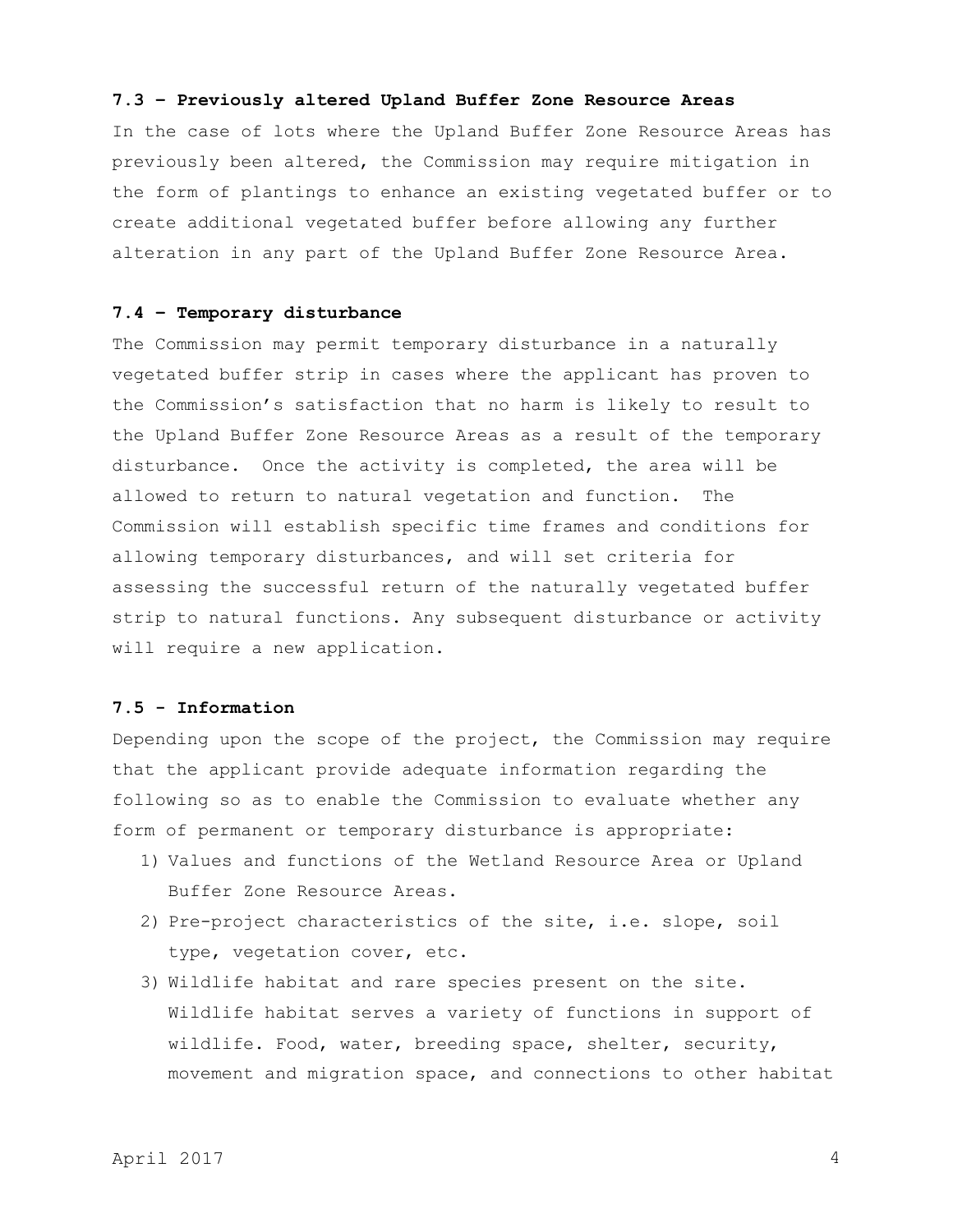areas are all important. All of these wildlife habitat functions are presumed to exist in all resource areas.

- 4) The character of the activities proposed.
- 5) Reasonably practicable alternatives to the proposed activities, including reducing the scale and scope of the project. Options that appear to be precluded only by selfimposed constraints shall be considered as reasonably practicable alternatives.

The Conservation Commission may deny a permit if the applicant fails to provide the information requested.

"Information" in this instance includes site visits by the Commission and its staff or representatives for the purpose of directly observing pre-project and post-project conditions on the property, at seasonally appropriate times.

## **7.6 – Permanent markers**

In cases where the Commission is concerned about the possibility of future owners encroaching on resource areas, the Commission may require the placing of permanent markers to indicate the boundaries of the naturally vegetated buffer strip, and may require that the boundaries of and prohibitions on activities in the naturally vegetated buffer strip be expressed in covenants in all deeds to succeeding owners of the property or of portions thereof.

# **7.7 – Deed restriction**

In cases where the Commission believes it is important for future owners to be put on notice regarding a naturally vegetated buffer strip, the Commission may require an applicant to execute and record a Grant of Restriction in a form acceptable to the Commission and the Town Counsel, identifying the land to remain naturally vegetated, and referencing any other perpetual conditions required by the Commission.